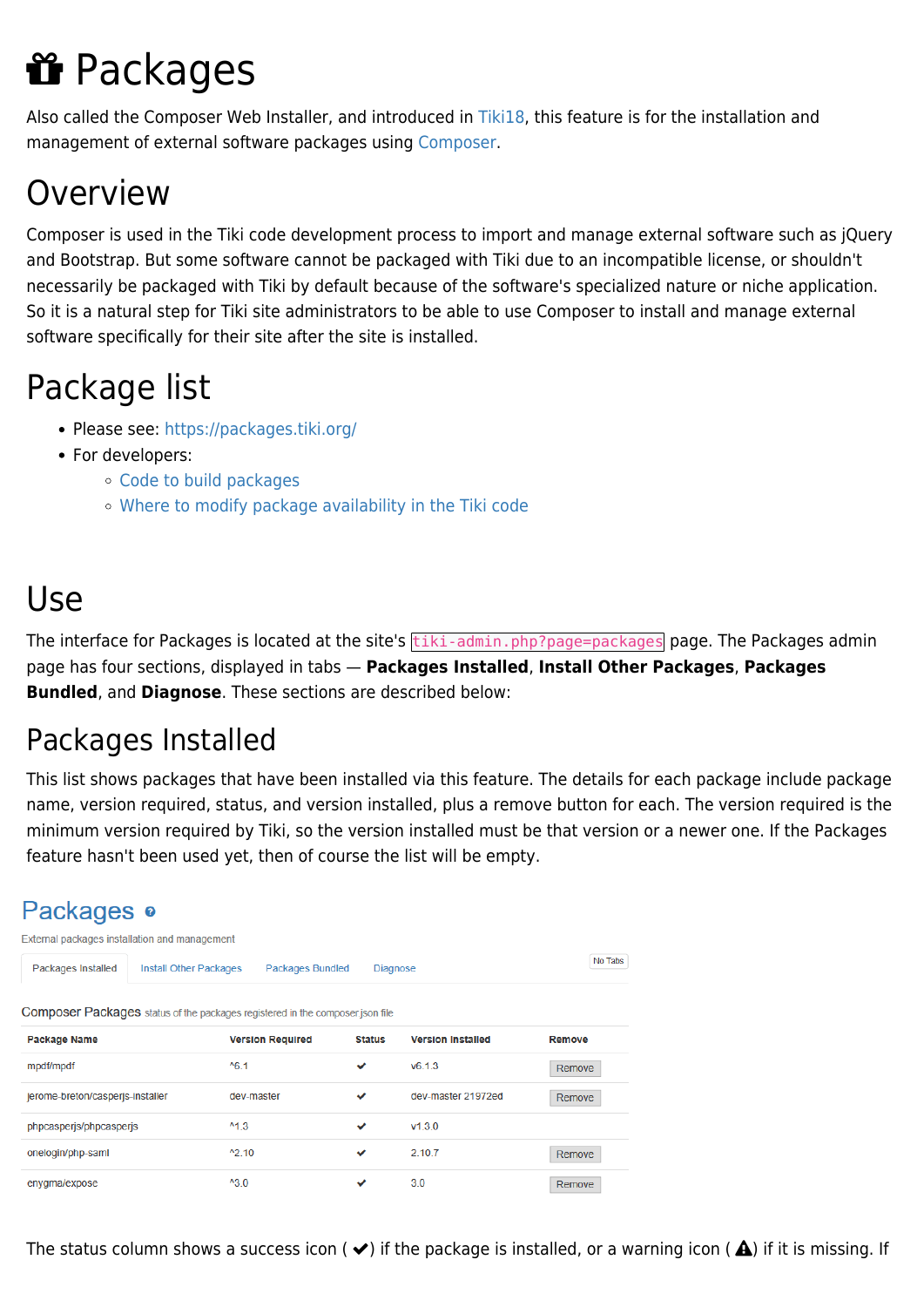the package is missing, you can click the "Fix Missing Packages" button that is displayed and Tiki will try to install the package again.

### Manual install (FTP)

If for some reason, the web-based package installer is not working for you, you can use the FTP alternative explained at:<https://packages.tiki.org/>

### Install Other Packages

This section shows packages that are available to be selected and installed.

Some examples include:

- [PhantomJS and CasperJS](https://doc.tiki.org/PhantomJS-and-CasperJS)
- [mPDF](https://doc.tiki.org/mPDF)
- [Expose](https://doc.tiki.org/Expose)
- [SAML](https://doc.tiki.org/SAML)

### Packages o

|  | Packages Installed   Install Other Packages   Packages Bundled Diagnose |  |  | No Tabs |
|--|-------------------------------------------------------------------------|--|--|---------|
|--|-------------------------------------------------------------------------|--|--|---------|

Composer Packages These packages have been identified as required by one or more features

| Package Name                     | <b>Version</b>  | Licence    | <b>Required by</b>  | Install                |
|----------------------------------|-----------------|------------|---------------------|------------------------|
| jerome-breton/casperjs-installer | dev-master      | <b>MIT</b> | wikiplugin casperjs | <b>Install Package</b> |
| enygma/expose                    | $^{\prime}3.0$  | <b>MIT</b> | ids enabled         | <b>Install Package</b> |
| mpdf/mpdf                        | $^{\prime}6.1$  | <b>GPL</b> | <b>Tiki Print</b>   | <b>Install Package</b> |
| onelogin/php-saml                | $^{\prime}2.10$ | <b>MIT</b> | saml auth enabled   | <b>Install Package</b> |

#### There appear to be some optional packages that can be installed

In the list above, there are optional packages that may be installed in order to use the Tiki features that require the package.

#### Install packages from the administrator interface

Composer was not detected. Please follow the manual instructions

#### Install packages manually

#### Make sure composer is installed.

Composer can be installed manually, in the host machine, by following the instructions from the Composer website

The script setup.sh that is included in the Tiki distribution can be run to make sure composer is installed. In this case, composer will be installed as temp/composer.phar. Below is an example of how to do this in a Linux-like operating system bash ./setup.sh composer

#### Make sure there is a composer. json file in the root of the website.

If there is not already a composer, json file, then create one. The sample composer, json, dist that comes with Tiki can be used as a starting point. Below is an example of how to do this in a Linux-like operating system. cp composer.json.dist composer.json

#### Install the package.

After all the steps above (that only need to be performed once), packages can be installed by issuing a command composer require package: version for each package that is to be installed. Below is an example of how to do this in a Linux-like operating system: php temp/composer.phar require --update-no-dev --prefer-dist psr/log:^1.0

### Install Other Packages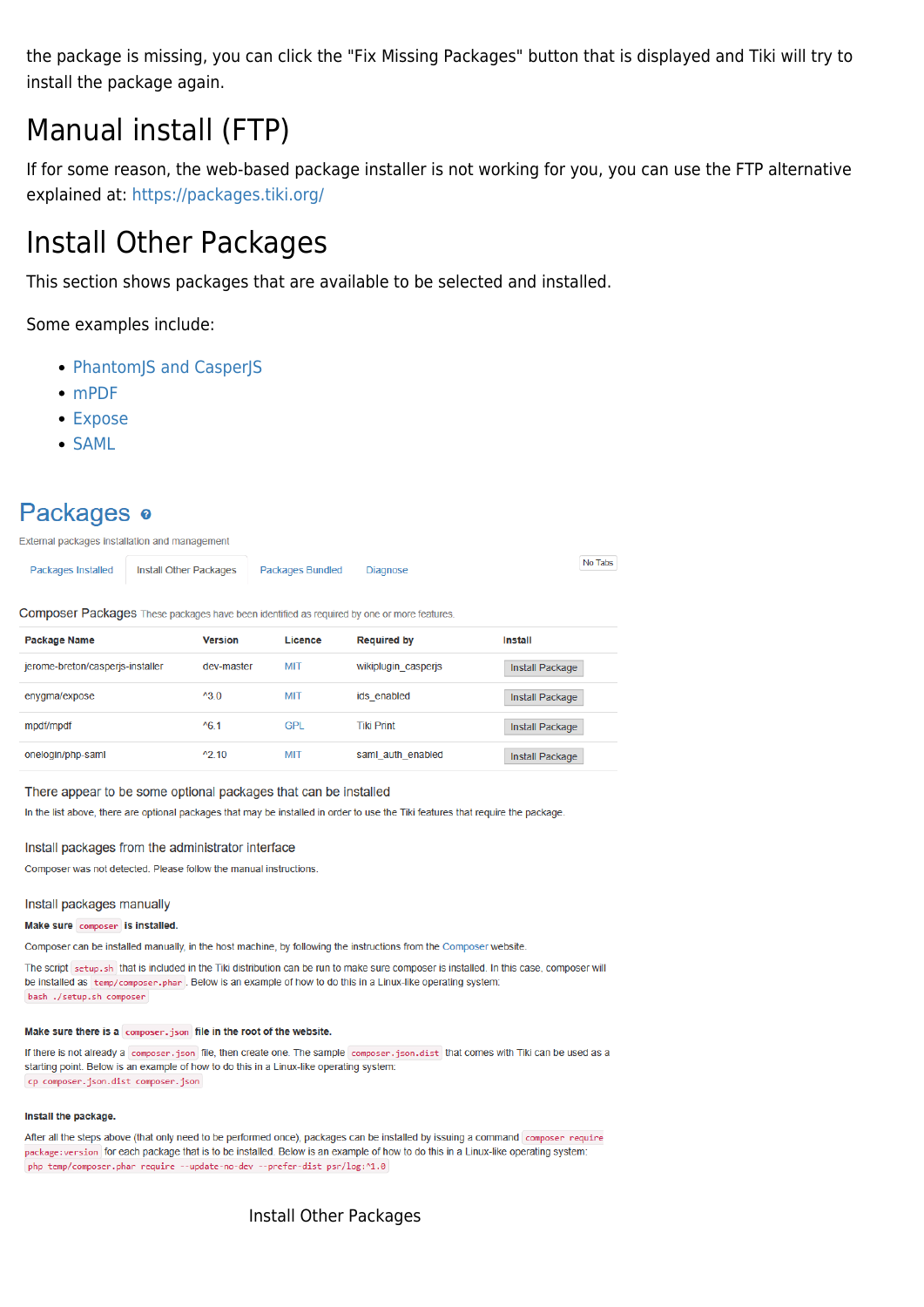Note: It may happen that mxGraph is not available on this list, so to add it to your Tiki installation, follow this [link,](https://packages.tiki.org/) it contains all the information you will need to add a package if it is not available for installation through the graphical interface.

### Install Other Packages section feedback

### $[+]$ Other information

Currently those that are available are listed in the local composer.json file and fetched from [https://packagist.org.](https://packagist.org)

## Packages Bundled

This section lists the external software packages that are bundled with the core Tiki files, so are available for use in a fresh Tiki site. This list is for information purposes only and there's no interface here to make changes.

### Packages o

| External packages installation and management |                                                                                                      |                         |                         |               |                          |         |
|-----------------------------------------------|------------------------------------------------------------------------------------------------------|-------------------------|-------------------------|---------------|--------------------------|---------|
| Packages Installed                            | <b>Install Other Packages</b>                                                                        | <b>Packages Bundled</b> | Diagnose                |               |                          | No Tabs |
|                                               | Composer Packages Bundled status of the packages registered in the vendor bundled/composer.json file |                         |                         |               |                          |         |
| <b>O</b> For information only                 |                                                                                                      |                         |                         |               |                          |         |
|                                               | This list of packages are bundled with Tiki Wiki, and displayed here for informational purpose       |                         |                         |               |                          |         |
|                                               |                                                                                                      |                         |                         |               |                          |         |
| Package Name                                  |                                                                                                      |                         | <b>Version Required</b> | <b>Status</b> | <b>Version Installed</b> |         |
| adodb/adodb-php                               |                                                                                                      | $^{\text{A}}5.20$       |                         | ✓             | v5.20.9                  |         |
| afarkas/html5shiv                             |                                                                                                      | 3.7.3                   |                         | ✓             | 3.7.3                    |         |
| alxlit/bootstrap-chosen                       |                                                                                                      | 1.0.1                   |                         | ✓             | 1.0.1                    |         |
| blueimp/javascript-canvas-to-blob             |                                                                                                      | $^{\prime}2.2.0$        |                         | ✓             | 2.2.0                    |         |
| blueimp/javascript-load-image                 |                                                                                                      | $^{\text{A}}$ 1.14.0    |                         | ✓             | 1.14.0                   |         |
| blueimp/jquery-file-upload                    |                                                                                                      | ^9.12.5                 |                         | ◡             | V9.18.0                  |         |
| candy-chat/xmpp-prebind-php                   |                                                                                                      | dev-master              |                         | ✓             | dev-master 76f7382       |         |
|                                               |                                                                                                      |                         |                         |               |                          |         |

Packages Bundled

## Diagnose

The "Diagnose Composer" button can be clicked to run Composer and test the output. If Composer isn't found for some reason, there will be a message to that effect.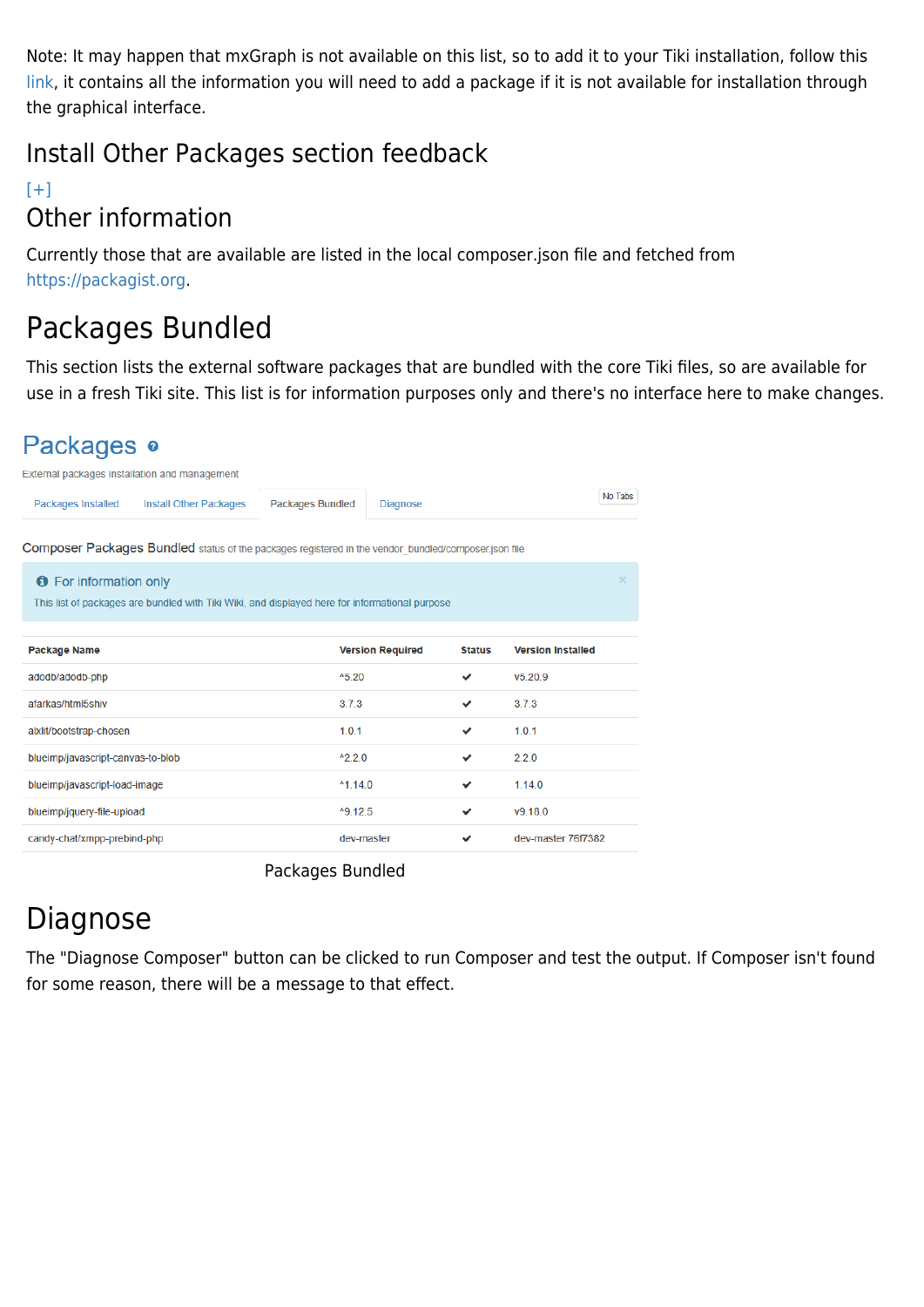### Packages o

External packages installation and management

| Packages Installed | Install Other Packages Packages Bundled | Diagnose |
|--------------------|-----------------------------------------|----------|
|                    |                                         |          |

Diagnose Composer Installation Use the button below to test your composer installation.

Diagnose Composer

#### **Results**

**Composer:** Composer not found

### Diagnose Composer - Composer Not Found

Normally, Composer will be found and run, and so some information will be shown here.



Diagnose Composer - OK

### Troubleshooting

### Your requirements could not be resolved to an installable set of packages

If you run into errors such as the following, try uninstalling and re-installing the packages

= Composer execution output: Errors: ./composer.json has been updated Loading composer repositories with package information Updating dependencies Your requirements could not be resolved to an installable set of packages.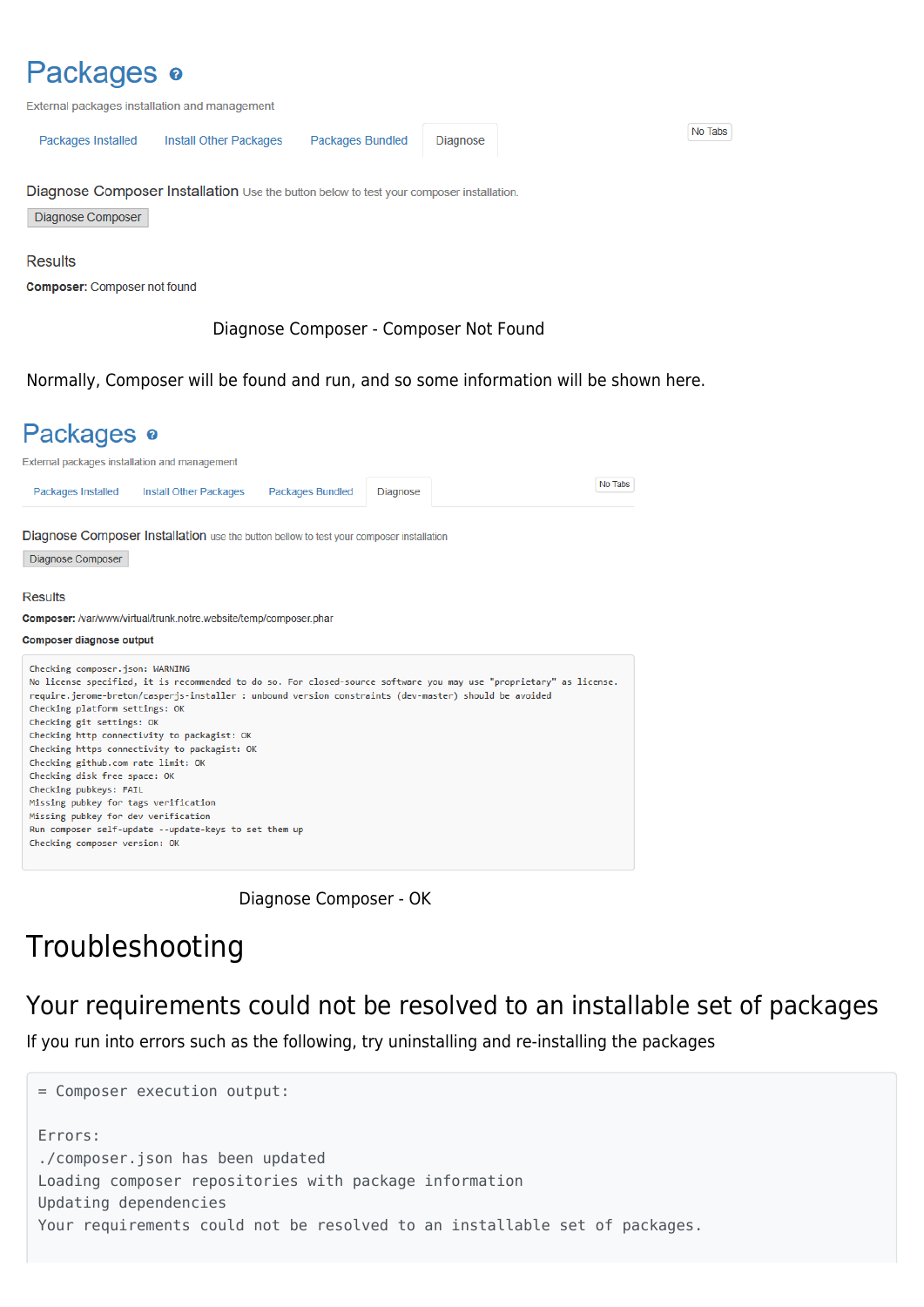```
 Problem 1
     - Conclusion: don't install mpdf/mpdf v8.0.5
     - Conclusion: don't install mpdf/mpdf v8.0.4
     - Conclusion: don't install mpdf/mpdf v8.0.3
     - Conclusion: don't install mpdf/mpdf v8.0.2
     - Conclusion: don't install mpdf/mpdf v8.0.1
     - Conclusion: don't install mpdf/mpdf v8.0.0
     - Conclusion: don't install mpdf/mpdf v8.0.5
     - Conclusion: don't install mpdf/mpdf v8.0.4
     - Conclusion: don't install mpdf/mpdf v8.0.3
     - Conclusion: don't install mpdf/mpdf v8.0.2
     - Conclusion: don't install mpdf/mpdf v8.0.1
     - Conclusion: remove setasign/fpdi 1.6.2
    - Installation request for mpdf/mpdf ^8.0.0 -> satisfiable by mpdf/mpdf[v8.0.0, v8.0.1,
v8.0.2, v8.0.3, v8.0.4, v8.0.5].
     - Conclusion: don't install setasign/fpdi 1.6.2
     - mpdf/mpdf v8.0.0 requires setasign/fpdi ^2.1 -> satisfiable by setasign/fpdi[v2.1.0,
v2.2.0, v2.3.0, v2.1.1].
     - Can only install one of: setasign/fpdi[v2.1.0, 1.6.2].
     - Can only install one of: setasign/fpdi[v2.1.1, 1.6.2].
     - Can only install one of: setasign/fpdi[v2.2.0, 1.6.2].
     - Can only install one of: setasign/fpdi[v2.3.0, 1.6.2].
     - Can only install one of: setasign/fpdi[1.6.2, v2.1.0].
     - Can only install one of: setasign/fpdi[1.6.2, v2.2.0].
     - Can only install one of: setasign/fpdi[1.6.2, v2.3.0].
     - Installation request for setasign/fpdi (locked at 1.6.2) -> satisfiable by
setasign/fpdi[1.6.2].
```
Running update with --no-dev does not mean require-dev is ignored, it just means the packages will not be installed. If dev requirements are blocking the update you have to resolve those problems.

Installation failed, reverting ./composer.json to its original content.

## Future development

Initially, the focus will be files at [https://packagist.org/,](https://packagist.org/) but later this feature is intended to be expanded to include importing themes, libraries formerly hosted at mods.tiki.org, language files, and more.

## Related

- See also <https://dev.tiki.org/Composer-Web-Installer>
- [Profiles](https://doc.tiki.org/Profiles)
- ["Packaging" Composer packages](http://dev.tiki.org/Composer%20Dependencies%20Revamp#Packaging_composer_packages)
- [About Tiki Packages in Tiki 18.0 LTS and why I support this project. And mods.tiki.org can now be](https://tiki.org/forumthread67983-About-Tiki-Packages-in-Tiki-18-0-LTS-and-why-I-support-this-project-And-mods-tiki-org-can-now-be-scheduled-for-retirement) [scheduled for retirement \(Marc Laporte\).](https://tiki.org/forumthread67983-About-Tiki-Packages-in-Tiki-18-0-LTS-and-why-I-support-this-project-And-mods-tiki-org-can-now-be-scheduled-for-retirement)
- <https://gitlab.com/tikiwiki/tiki-packages-build>